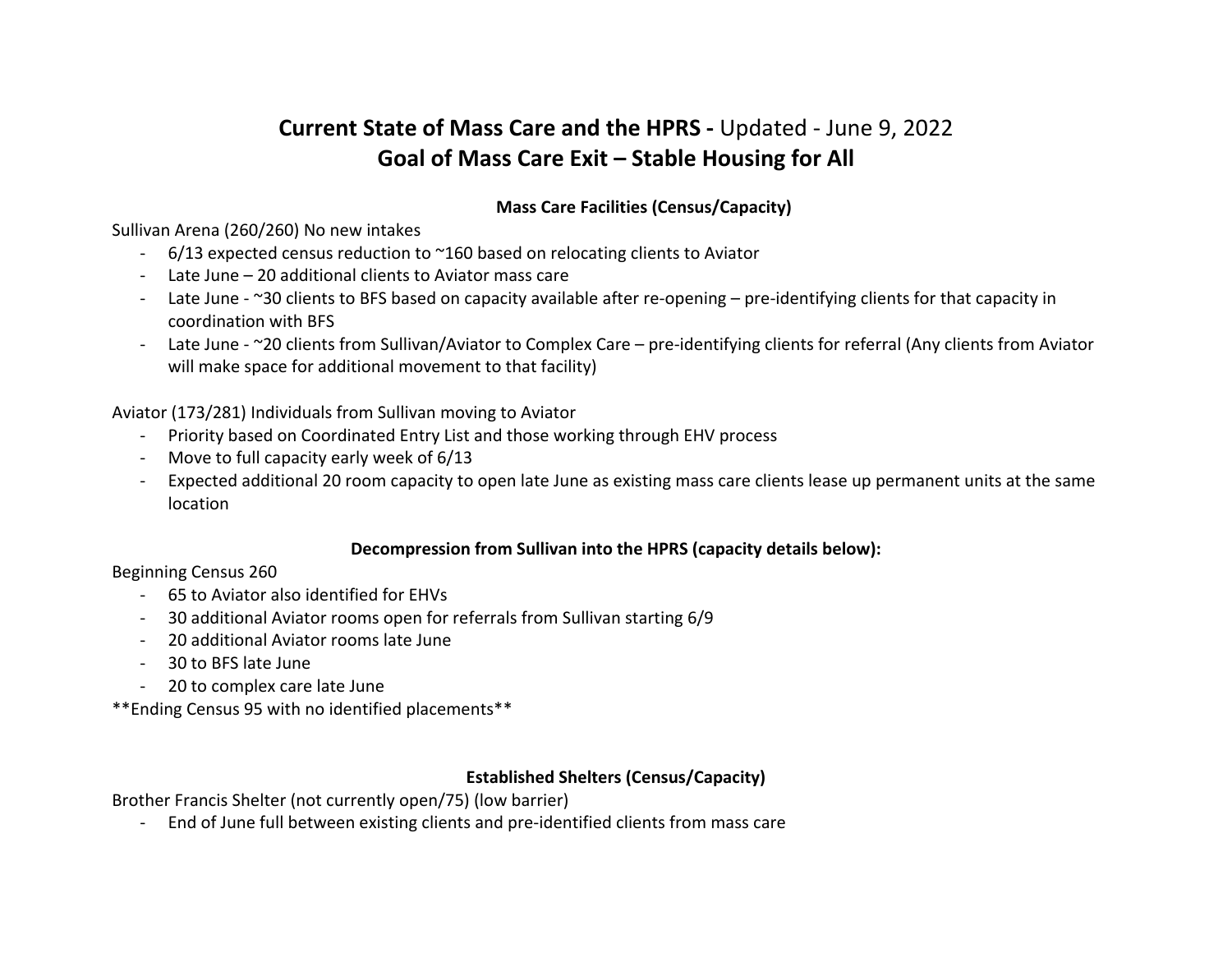Complex Care Shelter (no new clients/86) (referral only)

- End of June full between existing clients and referred clients from mass care

Gospel Rescue Mission (various capacities) (high barrier – sober/religious)

- 30 open male beds in their shelter program. (30-day stay max)
- 12 open male beds in their 1-year recovery program.
- 1 open female bed in their 1-year recovery program.

Downtown Hope Center (47/70) (women only)

- Referrals accepted

#### **Specialized Shelters for Youth and Families (Census/Capacity)\***

Covenant House (Ages 20 and under)

- Capacity and accepting referrals for youth and transition aged youth

#### AWAIC (52/52) (DV shelter)

- Not accepting referrals
- Working to get clarification on the situation

Clare House (49/49) (women and children)

- Currently full

McKinnel House (89/89) (families)

- Currently full

\*provide case management and housing services to program clients and ACEH notified of program availability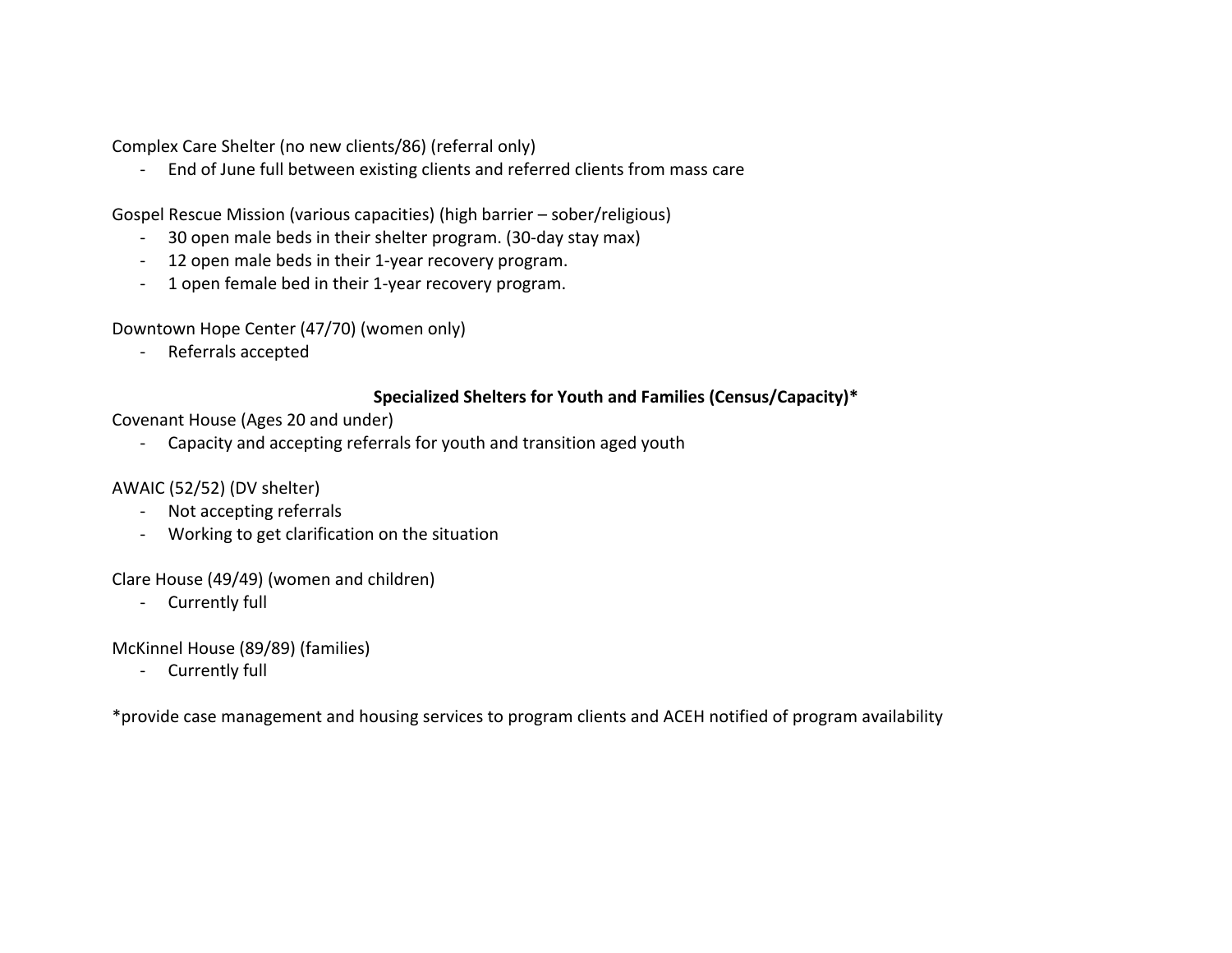# **Transitional Housing Programs (Census/Capacity)**

Guest House (150/130 units) – Clients in the GH are from mass care

- All rooms eligible for couples/roommates filled

Henry House – (50/50)

- Single adult transitional housing

Safe Harbor (families) – Full

- ACEH notified when units open for quick referrals

Housing Stabilization through AHFC – currently full due to a lack of case managers to expand capacity

House of Transformation –

- Referrals accepted
- Need to meet program criteria

Covenant House Micro Units (Ages 18-24)

- Accepts referrals for transition aged youth but not yet open

#### **Permanent Housing Programs for Single Adults and Families**

NeighborWorks Rise Program - full

- 15 with clients from mass care/unsheltered already identified
- Working through the application process

Home for Good – Client referrals accepted, but need to identify units for placement

RuralCap – variety of housing programs – full

- Various applications and criteria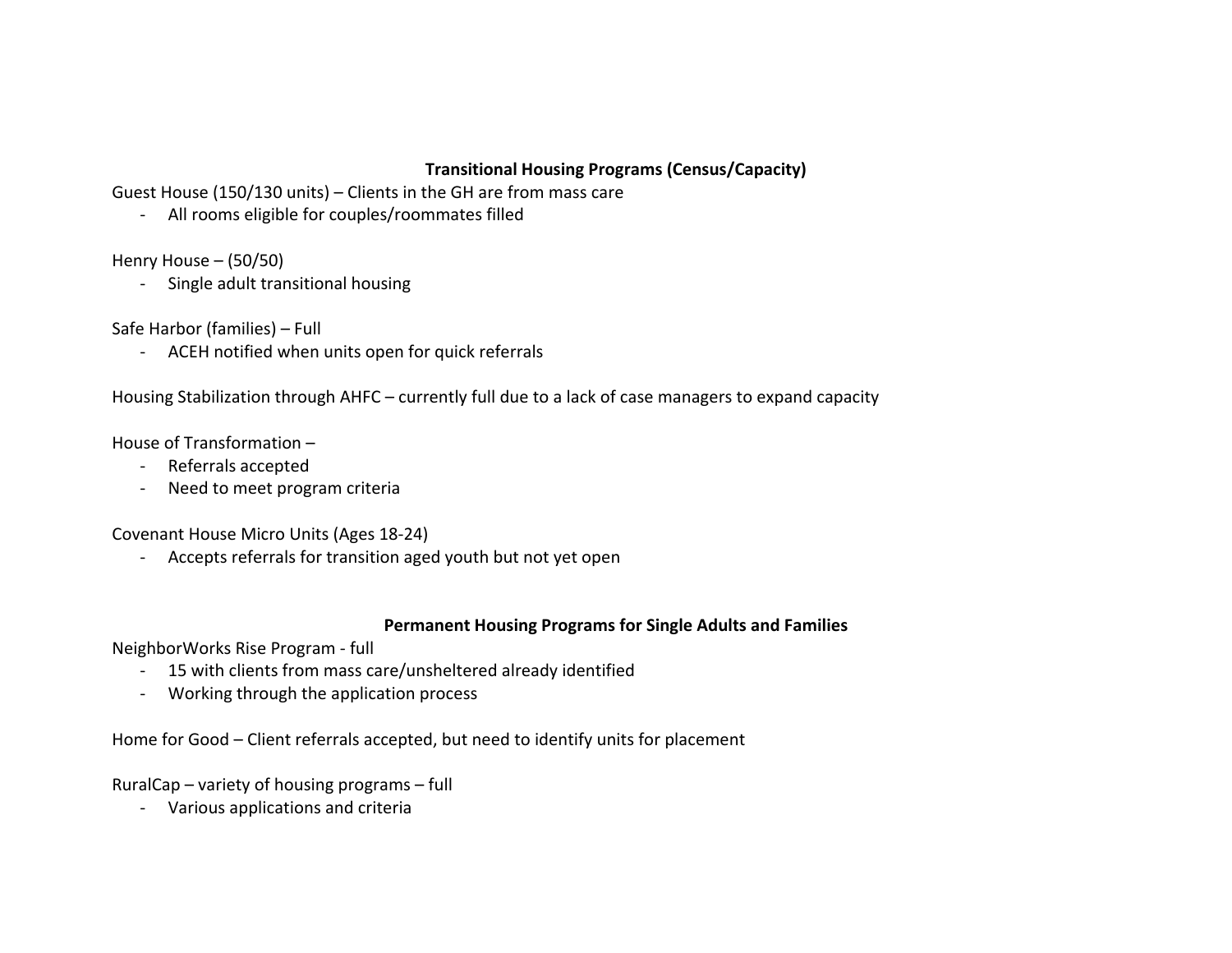- ACEH notified of open capacity when available

NeighborWorks – variety of housing programs – full

- Various applications and criteria
- ACEH notified of open capacity when available

Cook Inlet Housing – variety of housing programs – active waitlists in place

- Various applications and criteria

AHFC Housing – variety of housing programs – active waitlists in place

- Various applications and criteria

Jewel Lake Villas – active waitlist in place

- Application and criteria apply

Chester Creek Estates/Park – active waitlist in place

- Application and criteria apply

Choosing Our Rooms (LGBTQIA+ youth)

- Accepting referrals and then works to identify host families/units

# **Independent Units Available/Identified (awaiting renal assistance availability)**

65 Emergency Housing Vouchers in Process –

- Clients completing required referral process to be approved to shop for units
- All vouchers in process
- Need to identify units

Aviator – 20 units for leasing late June

- Clients already identified from mass care

Units ready for occupancy – No current identified units ready for occupancy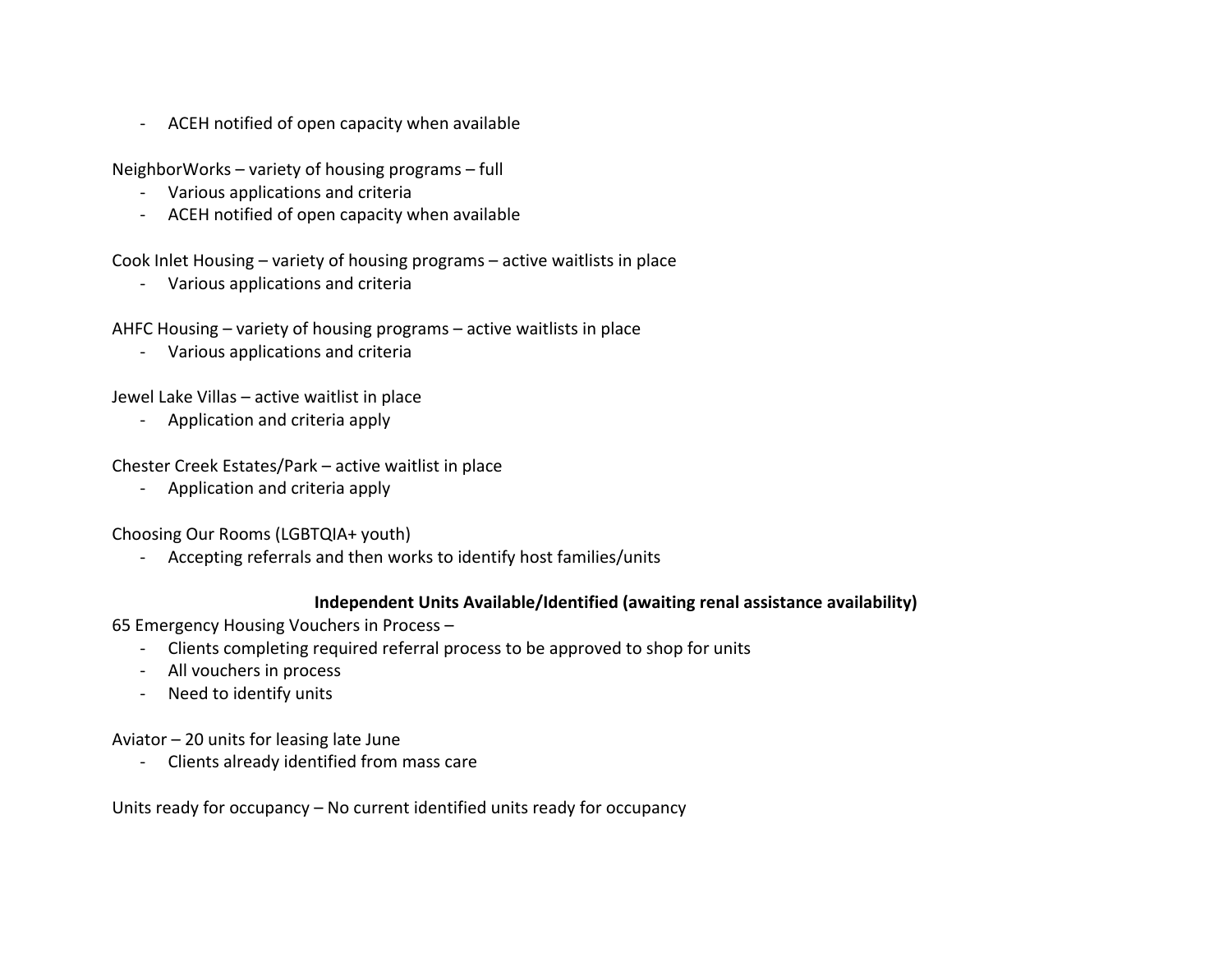- 30 units awaiting renovation updates for habitability
- Landlord Housing Partnership funding renovation updates

#### \$900,000 rental assistance

- Can fund up to 40 units for one year based on fair market rents
- Clients will be identified from mass care
- Uncertain when available

# **Other Facilities, not housing or shelter, identified by AHD**

Chris Kyle Hospital

- 18 beds available
- Must meet referral criteria

Salvation Army Substance Misuse Tx

- 24-84 beds available
- Must meet referral and meet medical necessity criteria

# VA Domiciliary

- 30 bed capacity
- Requires veteran status
- Must meet referral criteria substance misuse and mental health treatment

# **Unsheltered Individuals and New Inflow**

Approximately 200 currently unsheltered – no place to make referrals due to lack of shelter and housing program capacity

- Still doing Coordinated Entry assessments and entering new inflow into HMIS

Approximately 95 expected inflow to unsheltered homelessness as of July 1st.